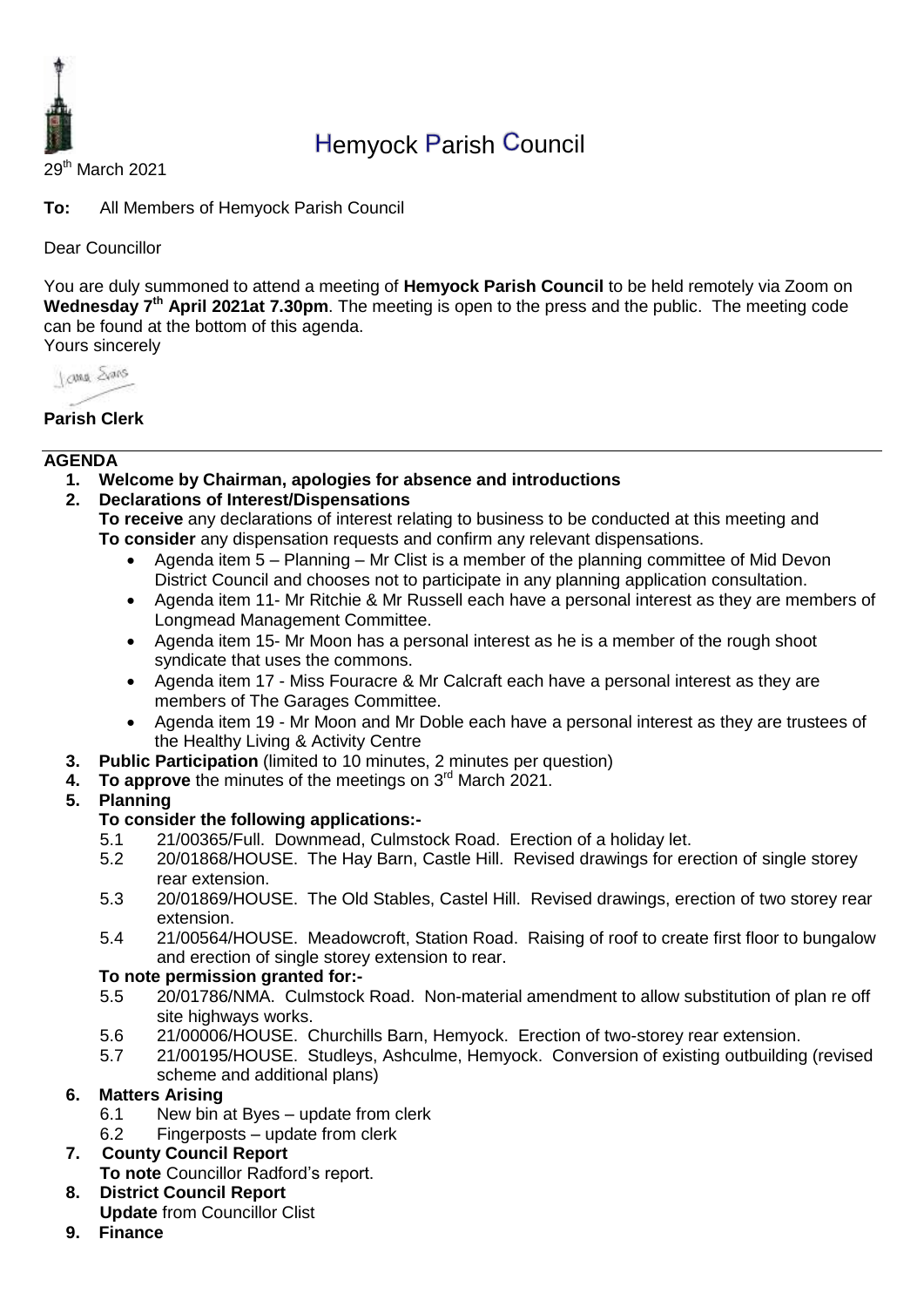9.1 **To agree** income and expenditure and bank reconciliation

## **10. Clerk Update**

**To receive** update from Clerk

- 10.1 Pump refurb update from clerk
- 10.2 Station Road Pavement update from clerk<br>10.3 Future meetings after  $7<sup>th</sup>$  May and Delegation
- Future meetings after  $7<sup>th</sup>$  May and Delegation consider delegation of council matters to clerk in consultation with councillors, if council is unable to meet. Discuss and agree Annual Parish Meeting will take place on the same evening as the Annual Meeting of the council.
- 10.4 Play Area Lower Greenfield update from clerk
- 10.5 Litter Picking Equipment agree expenditure for community litter picking equipment.
- 10.6 South West Water toilets water leak. A credit has been applied to the account.

## **11. Longmead**

- 11.1 SWW consider quotation and advice with regard to reinstatement
- 11.2 Trim Trail discuss and agree way forward for improvements to trim trail.
- 11.3 Skateboard Park discuss and agree way forward
- 11.4 Bridge update from clerk
- **12. Highways**
	- **To receive** any relevant information
- **13. Cemetery** 
	- **To receive** any relevant information
- **14. Footpaths**
	- **To receive** any relevant information.
- **15. Commons Management Group CMG**
	- **To receive** any relevant information.
- **16. Village Maintenance**
	- 16.1 **To discuss and agree** additional tasks
- **17. Garages Youth Project** 
	- **To receive** any relevant information
- **18. Blackdown Hills Parish Network To receive** any relevant information
- **19. Blackdown Healthy Living & Activities Centre**
	- **To receive** any relevant information
	- 19.2 Crash Barrier in car park agree date for site visit.
- **20. Asset Management** 
	- **To receive** any relevant information

# **21. Community Land**

- **To receive** any relevant information
- 21.1 to discuss and agree instructions to Foot Anstey with regard to searches.
- 21.2 to agree date for site meeting for working group

## **22. Correspondence**

## **To note**

- 22.1 Open Spaces Spring edition
- **To consider**
- 22.2 Email from parishioner suggesting the planting blossom trees in village
- 22.3 Email from church with regard to post Covid village celebration.
- **23. Public Participation**
- **24. PR**
- **25. Date of Next Council Meeting –**
- **26. Wednesday 5 th May 2021 at 7.30pm. (via Zoom)**